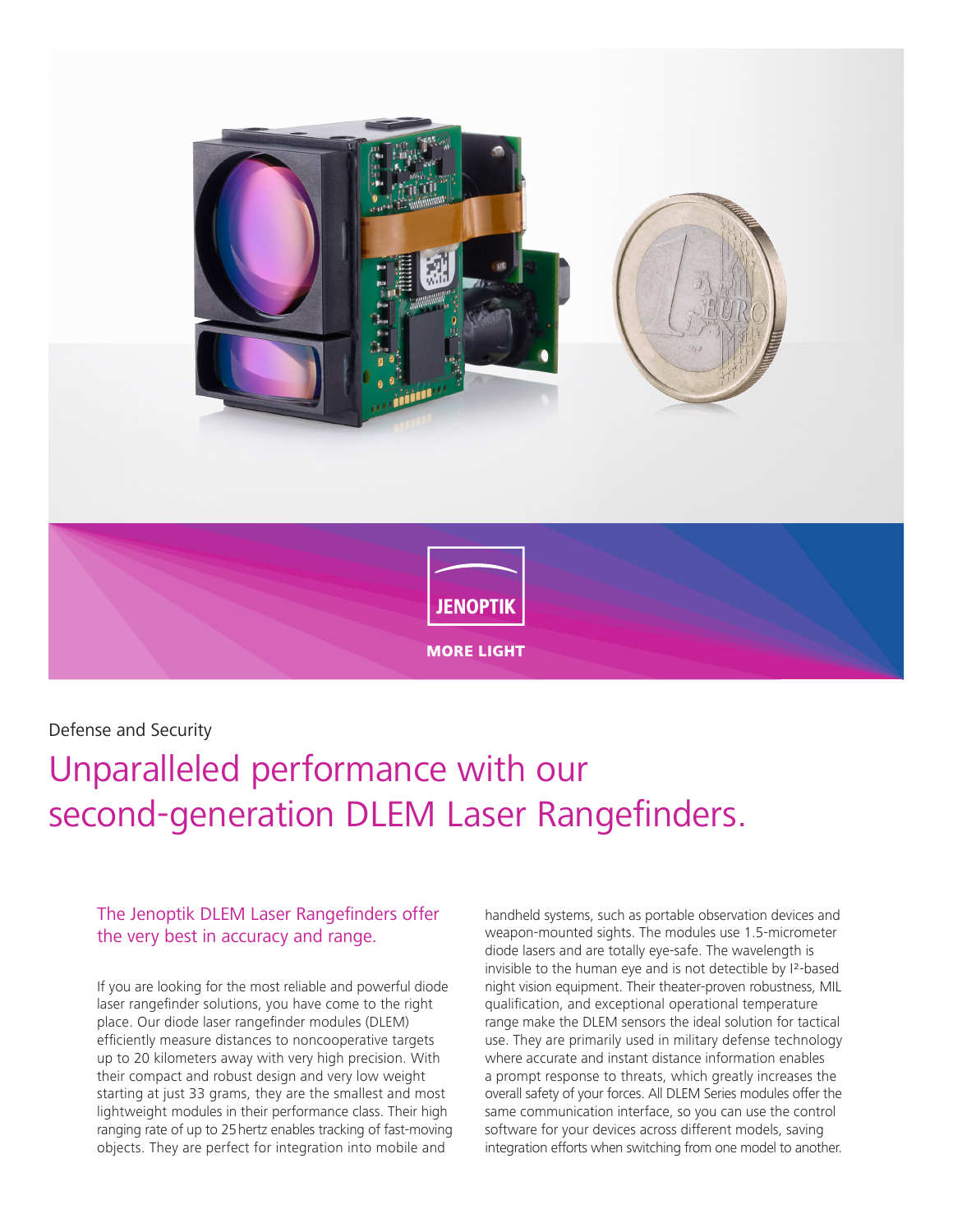The DLEM modules are compact yet incredibly powerful when ranging noncooperative targets. Small, lightweight, energy-efficient, and accurate – ideal for use in mobile and handheld devices.

The second generation of DLEM Laser Rangefinder modules are the world's smallest, most lightweight, and most powerefficient laser modules in their performance class. They can measure targets up to a range of 17 kilometers, with sub-meter accuracy. Their high ranging rate of up to 25hertz makes them ideal for ranging of fast-moving objects, e.g. in counter-UAV systems. Thanks to their exceptionally compact size, low energy consumption, and robust, shock-resistant construction, the DLEM modules are ideal for handheld and weapon-mounted optoelectronic and UAV applications.

## Typical fields of application

- Handheld surveillance and reconnaissance systems and target locators
- Gated viewing and active imaging systems
- Weapon-mounted fire control systems (FCS)
- Airborne multi-sensor platforms (MSP) and gimbals
- Counter-drone systems
- Border and perimeter control
- Remote-controlled weapon stations (RCWS)
- Electro-optic tracking systems (EOTS)
- Dazzler safety
- Space and satellite technology
- Armored fighting vehicles (AMV) and main battle tanks (MBT)

#### The benefits speak for themselves:

- Maximum flexibility for integration: Extremely compact and lightweight, best size/performance ratio on market, same ICDs across all models allows single generic system design for wiring and software.
- Low total cost of ownership: Maintenance-free, high-reliability design; high MTBF levels.
- Long mission times on a single battery: Very low power consumption due to state-of-the-art laser diode technology and sophisticated power management.
- Increased first hit probability: Fast, reliable, and accurate ranging.
- $-$  Invisible to  $I^2$ -based night vision equipment: 1.5  $\mu$ m wavelength makes them ideal for tactical use.
- Fast system readiness: Passive cooling and fast startup time allows instantaneous range data availability after power-up.
- 100% safe when ranging cooperative targets: Low single pulse energy makes them immune to selfinduced receiver damage.
- 0 meter NOHD: Totally eye-safe even when used with binoculars.
- Comprehensive product portfolio: Jenoptik is a one- stop shop for all laser rangefinder needs.

#### DLEM 20



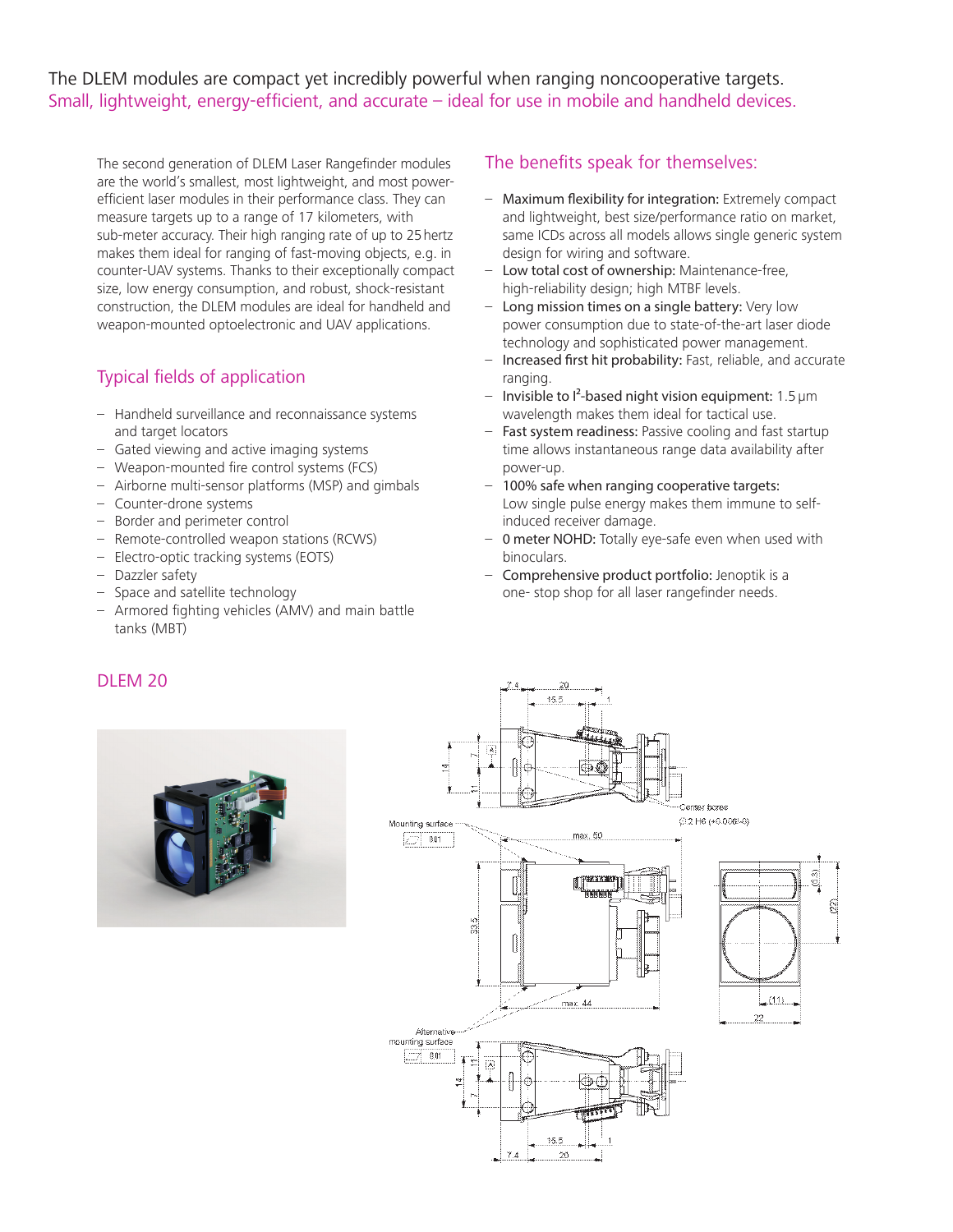### DLEM 30









# DLEM 45